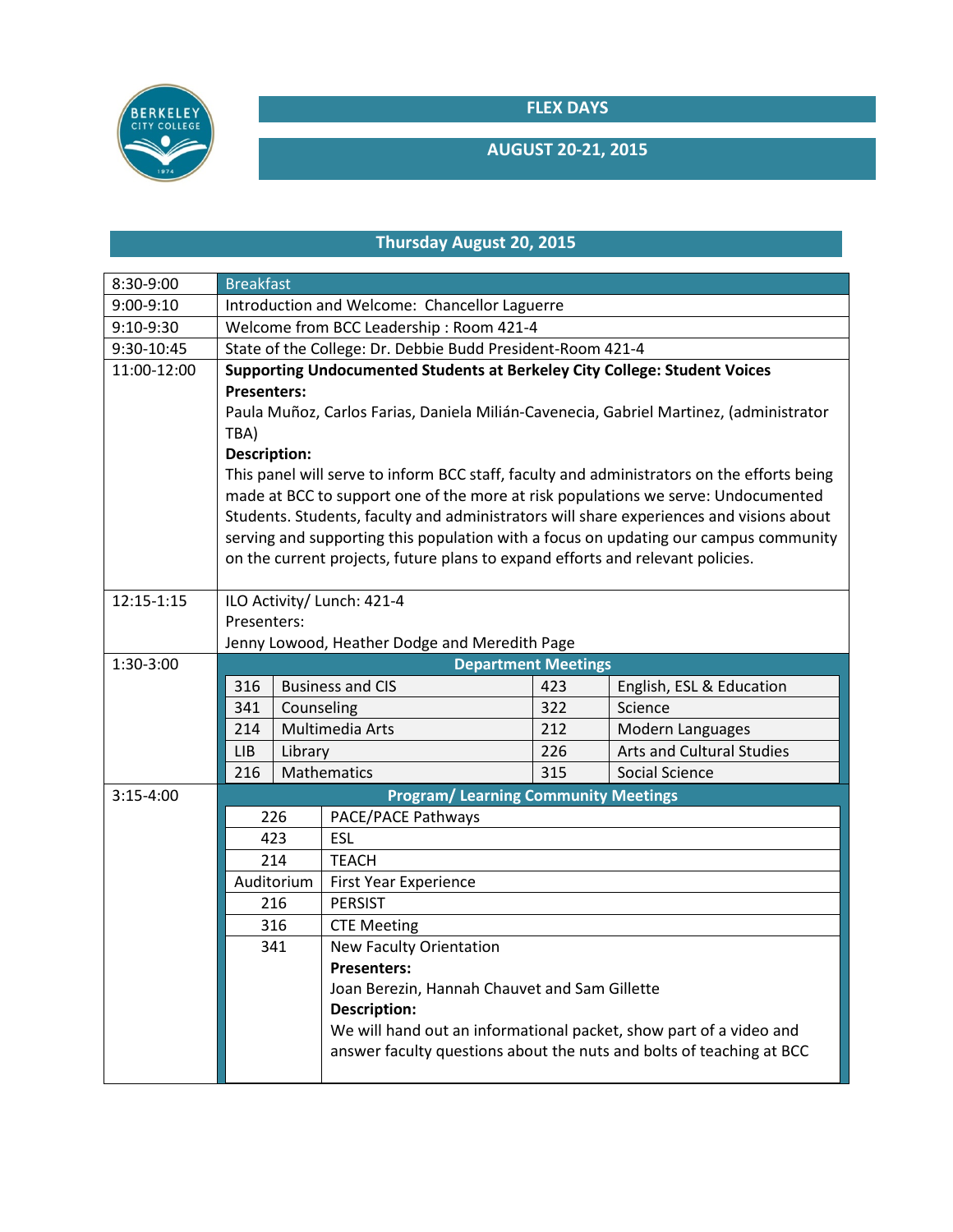## **Friday August 21, 2015**

| 8:30-9:00   | <b>Breakfast</b>                                                                       |                                                                                          |  |  |  |  |  |
|-------------|----------------------------------------------------------------------------------------|------------------------------------------------------------------------------------------|--|--|--|--|--|
| 9:00-10:30  | What's Math got to do with it?- Quantitative Reasoning across curriculum               |                                                                                          |  |  |  |  |  |
|             | <b>Presenters:</b>                                                                     |                                                                                          |  |  |  |  |  |
|             | Gabe Winer, Scott Hoshida, Shawn McDougal, Jenny Yap, Arash Farahmand and Jamie        |                                                                                          |  |  |  |  |  |
|             | Foster                                                                                 |                                                                                          |  |  |  |  |  |
|             | <b>Description:</b>                                                                    |                                                                                          |  |  |  |  |  |
|             | Join a panel of peers for an interactive session: let's share ideas and resources to   |                                                                                          |  |  |  |  |  |
|             | help students make meaning out of numerical data in all our disciplines.               |                                                                                          |  |  |  |  |  |
|             |                                                                                        | What is meant by quantitative reasoning, and why should it matter to those of us outside |  |  |  |  |  |
|             | math                                                                                   |                                                                                          |  |  |  |  |  |
| 10:45-12:00 | LC Panel and Early Alert: Equity Efforts: Room 431                                     |                                                                                          |  |  |  |  |  |
|             | Presenter:                                                                             |                                                                                          |  |  |  |  |  |
|             | Adan Olmedo                                                                            |                                                                                          |  |  |  |  |  |
| 12:15-1:15  | "How to be a Successful I Faculty" video/ Lunch Room: 421-4                            |                                                                                          |  |  |  |  |  |
|             | <b>Presenters:</b>                                                                     |                                                                                          |  |  |  |  |  |
|             | Joan Berezin                                                                           |                                                                                          |  |  |  |  |  |
|             | Hannah Chauvet                                                                         |                                                                                          |  |  |  |  |  |
|             | <b>Description:</b>                                                                    |                                                                                          |  |  |  |  |  |
|             | We will show our video with interviews with BCC staff and faculty giving important and |                                                                                          |  |  |  |  |  |
|             | relevant information for how to teach and support our students at BCC.                 |                                                                                          |  |  |  |  |  |
| 1:30-2:30   |                                                                                        | <b>Workshops</b>                                                                         |  |  |  |  |  |
|             | 313                                                                                    | Syllabus-Upload to Moodle<br>Presenter:                                                  |  |  |  |  |  |
|             |                                                                                        | Theresa Rumjahn                                                                          |  |  |  |  |  |
|             |                                                                                        | <b>Description:</b>                                                                      |  |  |  |  |  |
|             |                                                                                        | How to login to BCC Resources and go to the Syllabus Upload and Office                   |  |  |  |  |  |
|             |                                                                                        | Hours course site                                                                        |  |  |  |  |  |
|             |                                                                                        |                                                                                          |  |  |  |  |  |
|             | 311                                                                                    | FELI invitation and experiential preview                                                 |  |  |  |  |  |
|             |                                                                                        | <b>Presenters:</b>                                                                       |  |  |  |  |  |
|             |                                                                                        | Chris Lebo-Planas/ Shannon Penn                                                          |  |  |  |  |  |
|             |                                                                                        | <b>Description:</b>                                                                      |  |  |  |  |  |
|             |                                                                                        | Overview of Academy for College Excellence along with a history of ACE                   |  |  |  |  |  |
|             |                                                                                        | adoption at BCC. Evidence of Success as conducted by MPR and                             |  |  |  |  |  |
|             |                                                                                        | Associates, funded by Gates/Rockefeller Foundation. Experiential Activity                |  |  |  |  |  |
|             |                                                                                        | based on Working Styles/ Self-Disclosure                                                 |  |  |  |  |  |
|             | 316                                                                                    | Supporting students who disclose violence                                                |  |  |  |  |  |
|             | 341                                                                                    | <b>Enrollment Management</b>                                                             |  |  |  |  |  |
|             |                                                                                        | <b>Presenters:</b>                                                                       |  |  |  |  |  |
|             |                                                                                        | Tram Vo-Kumamoto                                                                         |  |  |  |  |  |
|             |                                                                                        | May Chen                                                                                 |  |  |  |  |  |
|             |                                                                                        | <b>Description:</b>                                                                      |  |  |  |  |  |
|             |                                                                                        | Overview of Institutional effectiveness, enrollment management and data,                 |  |  |  |  |  |
|             |                                                                                        | enrollment, class scheduling and Academic/Career pathways.                               |  |  |  |  |  |